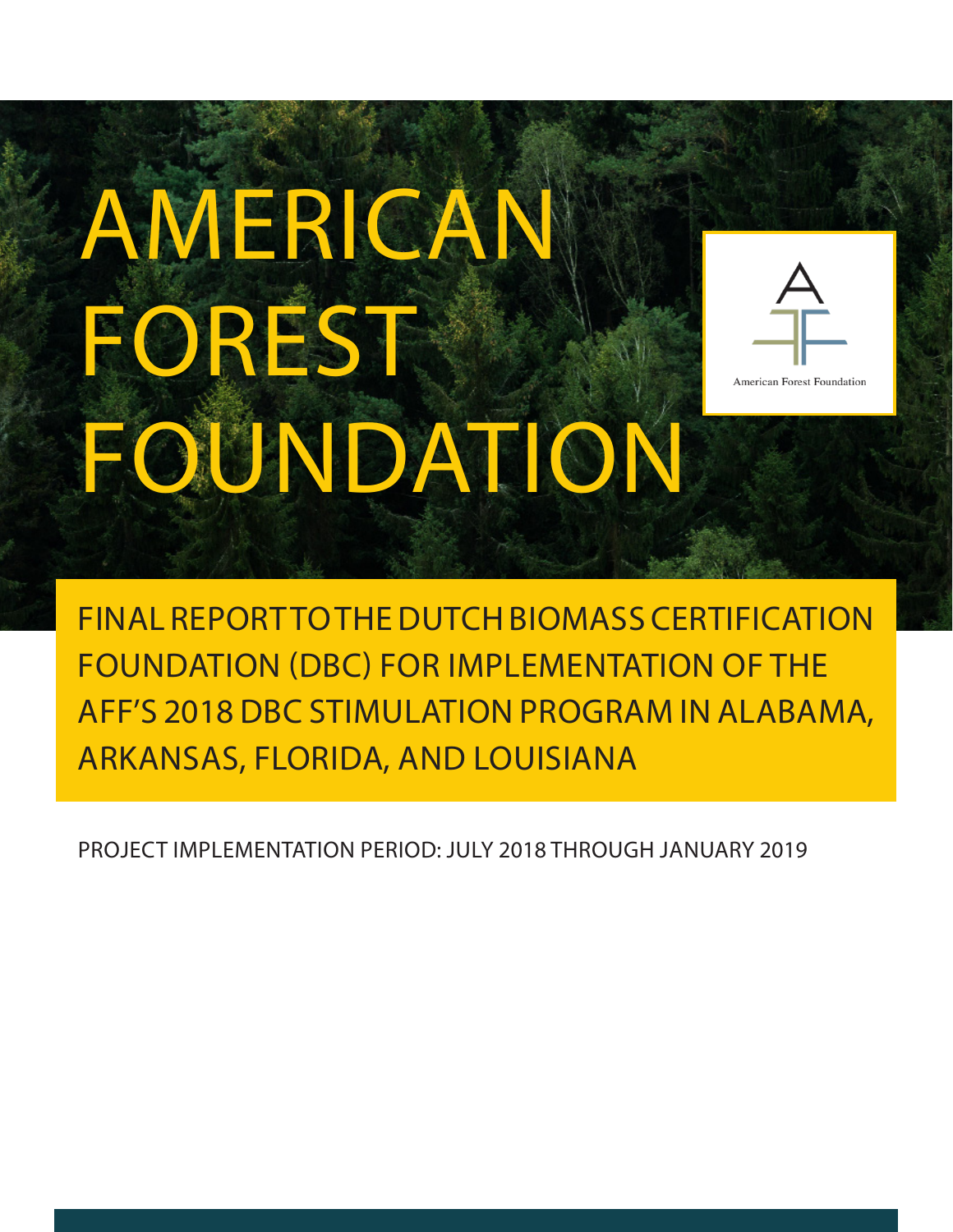# ABOUT AFF

The American Forest Foundation (AFF), a leading U.S. forest conservation organization, works on the ground with family forest owners, partners and elected officials to promote stewardship and ensure healthy, more resilient forests.

AFF offers certification focused on family forests and other small forest holdings through its program the American Tree Farm System. The ATFS helps landowners sustainably manage their forests to improve the ongoing benefits they provide--such as wildlife habitat, clean water, and wood supplies.

With its partners, AFF is working to reduce barriers to landowner participation in forest certification while ensuring rigorous sustainability standards are met, and long-term engagement of family woodland owners that leads to improved forest stewardship. Innovations through technology, marketing, and improved tools for foresters are increasing the number of certified acres and the impact that family forest owners have on their land.

# EXECUTIVE SUMMARY

The aim of the American Forest Foundation's work for DBC was to lay the groundwork for a future project that would expand certification through two primary strategies: (1) tackling barriers and (2) leveraging existing investments and structures.

As a leader in family woodland owner conservation and certification, we are intimately aware of barriers to expanding certification among this demographic, as DBC's own research has also found. In assessing the elements that are preventing or slowing certification of family lands in high priority regions that would support the Dutch market, we tackled the following primary challenges present in the expansion of certification:

- 1. Landowners are generally unengaged in the management of their woodlands and unaware of forest certification
- 2. Certification requires a management plan, which also requires investment of time and resources for both landowners and foresters
- 3. Even once they become aware of certification, landowners generally do not see value, relative to their own goals
- 4. Certification is time intensive for foresters and does not provide an adequate value proposition

AFF's approach was to address each of the barriers using a suite of related and complementary tactics: (a) mobilization of tools that streamline and enable certification, (b) promotion of certification to family landowners, (c) deepening partnerships and (d) the certification of more acres in the short-term maintained with sustainable growth.

Taken together, the actions taken by AFF over the implementation period have effectively set the stage for the implementation of a future DBC project to promote and expand SDE+ qualifying certification systems for family landowners in the Southeast US and North America, generally. This has happened in a couple of key ways. First, with funding from DBC, AFF has been able to strengthen and engage its core network of volunteers, foresters and partners who can be mobilized for certification. Second, we have been able to expand the infrastructure of landscape management plans (LMPs) and digital tools to hasten, streamline and efficiently deliver certification. Lastly, we have gained additional insight to improve implementation and growth of certification into the future.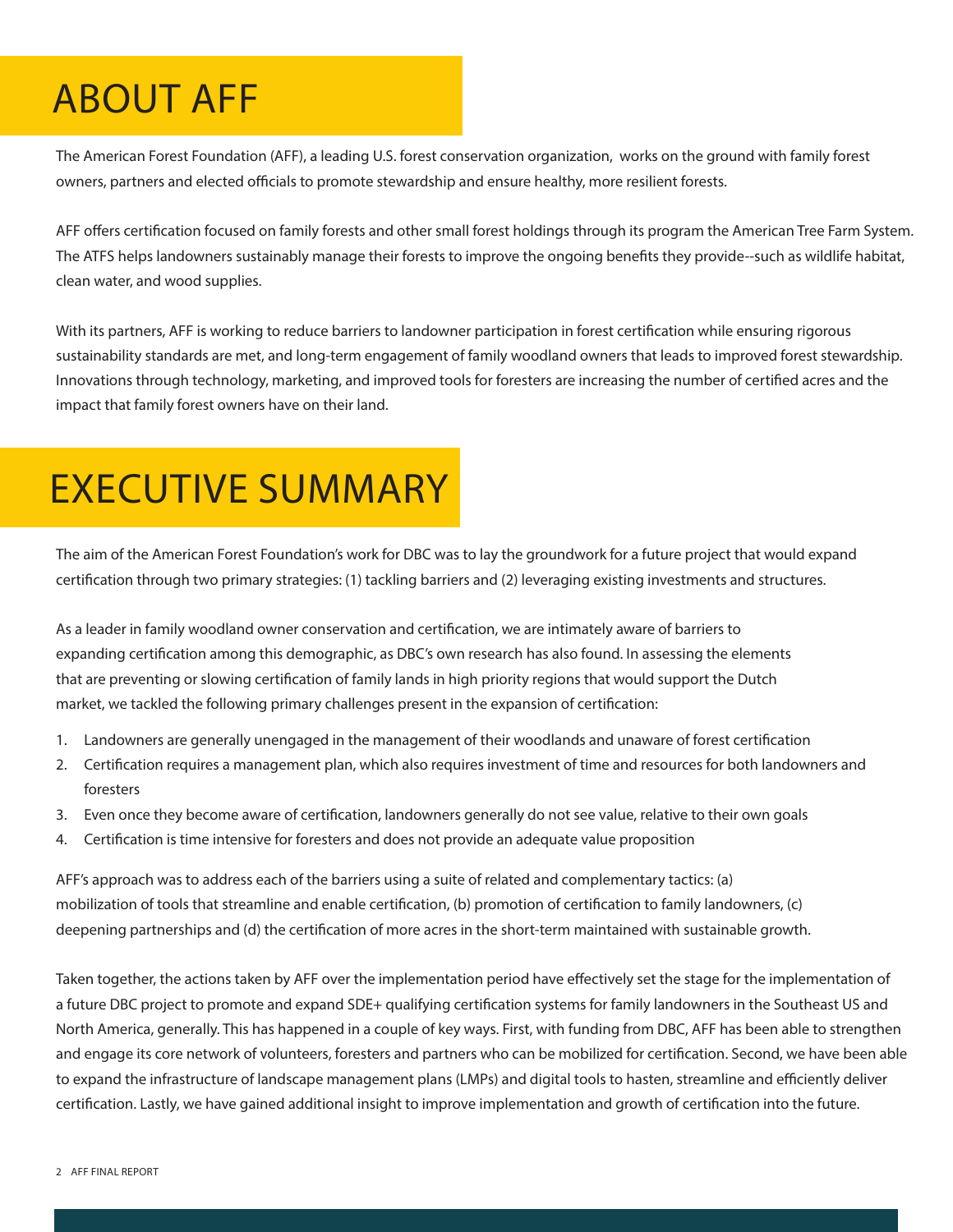#### LEVERAGING EXISTING INVESTMENT AND ADDITIONALITY OF DBC'S IMPACT

Recognizing that DBC does not have the resources to construct from scratch the systems needed to deliver on the demand for certification by the Dutch market and further seeks results as quickly as possible, AFF sought to take advantage of and build on its existing infrastructure, partnerships and projects to deliver on DBC's aims in a truncated period. DBC's contribution leverages investments by partners in each of the four implementation states, in addition to AFF's investment in the WoodsCamp tool. DBC funds were applied to this system, enabling extension of the timeline of landowner outreach campaigns; development and testing of new landowner marketing materials; new or additional training and workshops to engage foresters and stakeholders to elevate awareness and use of AFF tools, including mobile technologies and landscape management plans; evaluation of LMPs and mobile technologies to improve implementation in the future; and completion of certifications for backlogged landowner requests. DBC funds also enabled additional AFF staffing and travel support for all of the above activities. To maximize results in the relatively short period of this grant's implementation, AFF implemented tactics in north Alabama, the

Panhandle of Florida and, to a lesser extent, Arkansas and Louisiana. These geographies were selected for the following strategic reasons:

- Proximity to one or more pellet facilities
- The presence of AFF's active investment and partnerships that would support DBC's aims and funded activities
- In-situ network of partners that could be activated to support DBC funded certification expansion activities
- Unmet landowner response and demand for certification
- Existing or planned development of landscape management plans (LMP) infrastructure
- Different scales and institutional settings to inform replication in the future
- An existing test and deployment of the WoodsCamp platform (in Alabama)

#### SUMMARY OF RESULTS

With DBC funding, AFF was able to achieve the overall aim of the project to facilitate future expansion of forest certification. While many of our goals were met or exceeded, some deliverables related to inspector trainings and stakeholder meetings were not fully met, due to the need to attend to immediate response to hurricanes and lack of partner availability, including government workers. Compared to recent years' performance, certification growth and efficiency were tremendously improved in Alabama and Florida over 2018, including the second half of the year in which DBC funds were employed to provide additional landowner engagement, forester training, promotion, and support activities.

| DBC grant commitments and progress report (landowner and acreage certified) |                                |                   |          |                                         |                              |                   |                 |                                             |
|-----------------------------------------------------------------------------|--------------------------------|-------------------|----------|-----------------------------------------|------------------------------|-------------------|-----------------|---------------------------------------------|
| <b>STATE</b>                                                                | Certified<br>Landowner<br>Goal | July-<br>November | December | <b>Total</b><br>Landowners<br>Certified | Certified<br>Acreage<br>Goal | July-<br>November | <b>December</b> | <b>Total</b><br>Acreage<br><b>Certified</b> |
| Alabama                                                                     | 16                             | 161               | 15       | 176                                     | 2,400                        | 50,319            | 4,578           | 54,897                                      |
| Florida                                                                     | 16                             | 53                |          | 58                                      | 2,394                        | 9,685             | 361             | 10,046                                      |
| <b>TOTAL</b>                                                                | 32                             | 214               | 20       | 234                                     | 4,794                        | 60,004            | 4,939           | 64,943                                      |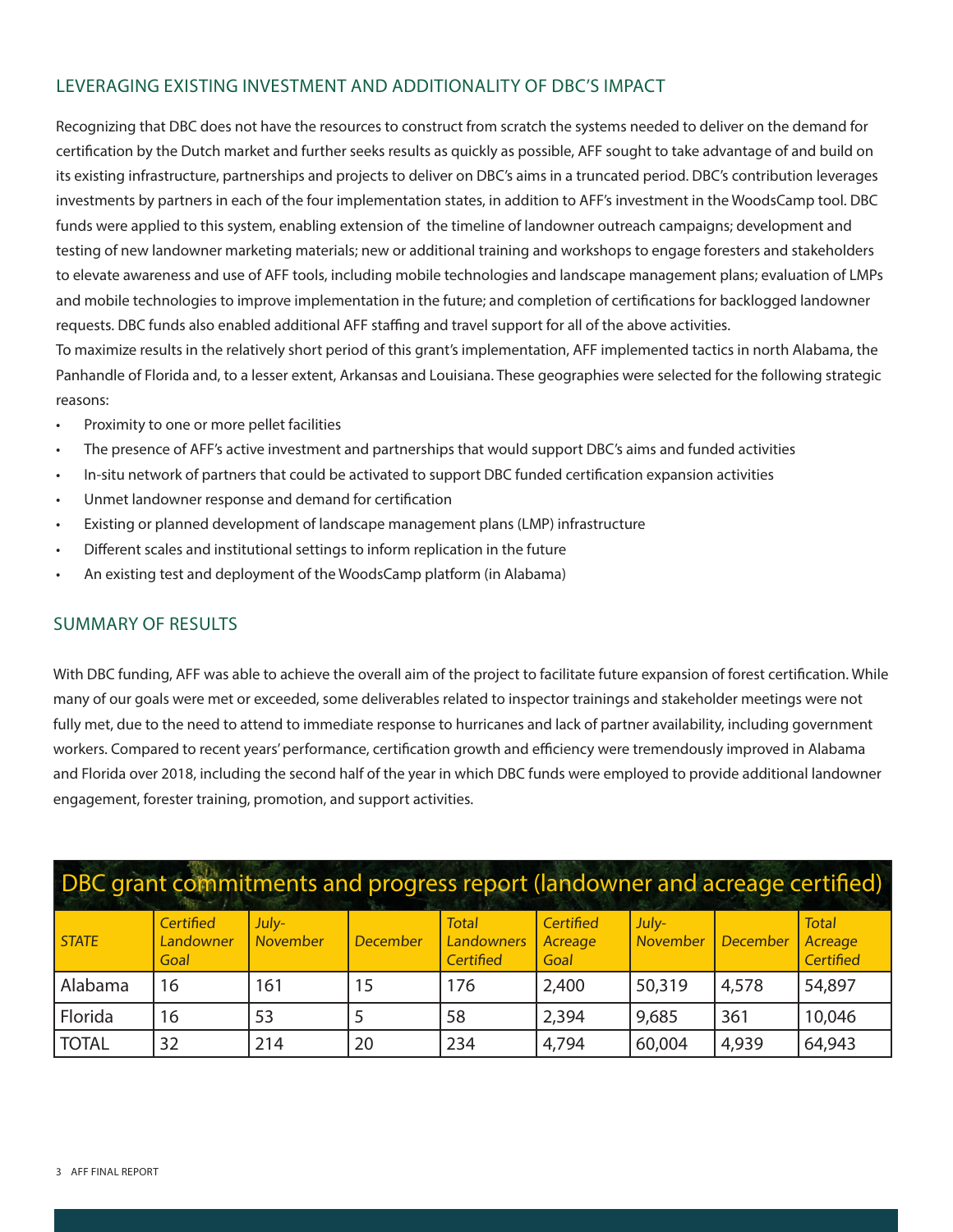#### DELIVERABLE: APPROACH 5,452 SMALL FOREST OWNERS FOR PARTICIPATION IN CERTIFICATION PROGRAMS.

Compared with past performance and available funds, we sought to approach and engage 5,452 landowners in Alabama and Florida about active forest management in general, and certification specifically, using messaging, marketing, and educational materials distributed via direct mail, social media, e-mail, and other media as appropriate. However, after testing new messaging and platform, we were able to identify more effective engagement techniques via social media, deploying DBC funding, helping us to exceed our goals. Further, DBC funding enabled the extension of landowner campaigns. As a result, the total landowners approached far surpassed our goal by almost four times.

| <b>State</b> | Goal  | <b>Total Landowners</b><br>Approached |
|--------------|-------|---------------------------------------|
| Alabama      | 3,634 | 4,912                                 |
| Florida      | 1,818 | 14,308                                |
| Total        | 5,452 | 19,220                                |
|              |       |                                       |

#### LANDOWNERS APPROACHED



### DELIVERABLE: ORGANIZE 10 TRAININGS, SUPPORT ACTIVITIES, AND OTHER PROMOTIONAL ACTIVITIES.

AFF and partners organized field days for landowners, trainings for foresters and certification inspectors, and meetings of stakeholders to develop tools for certification. This engagement was very constructive to growth across the geographies and provided important learning for the future of innovative certification tools. DBC funds enabled AFF and local staffing to ensure these needs were met and deep engagement took place, which supported successful formal multi-stakeholder meetings in each state. However, second stakeholder meetings, slated for the first quarter of 2019, were not able to be executed during the implementation timeline.

With these adjustments and DBC funding, AFF was able to support the ATFS network in providing two additional workshops in each region, which contributed to additional landowners engaged and certifications completed.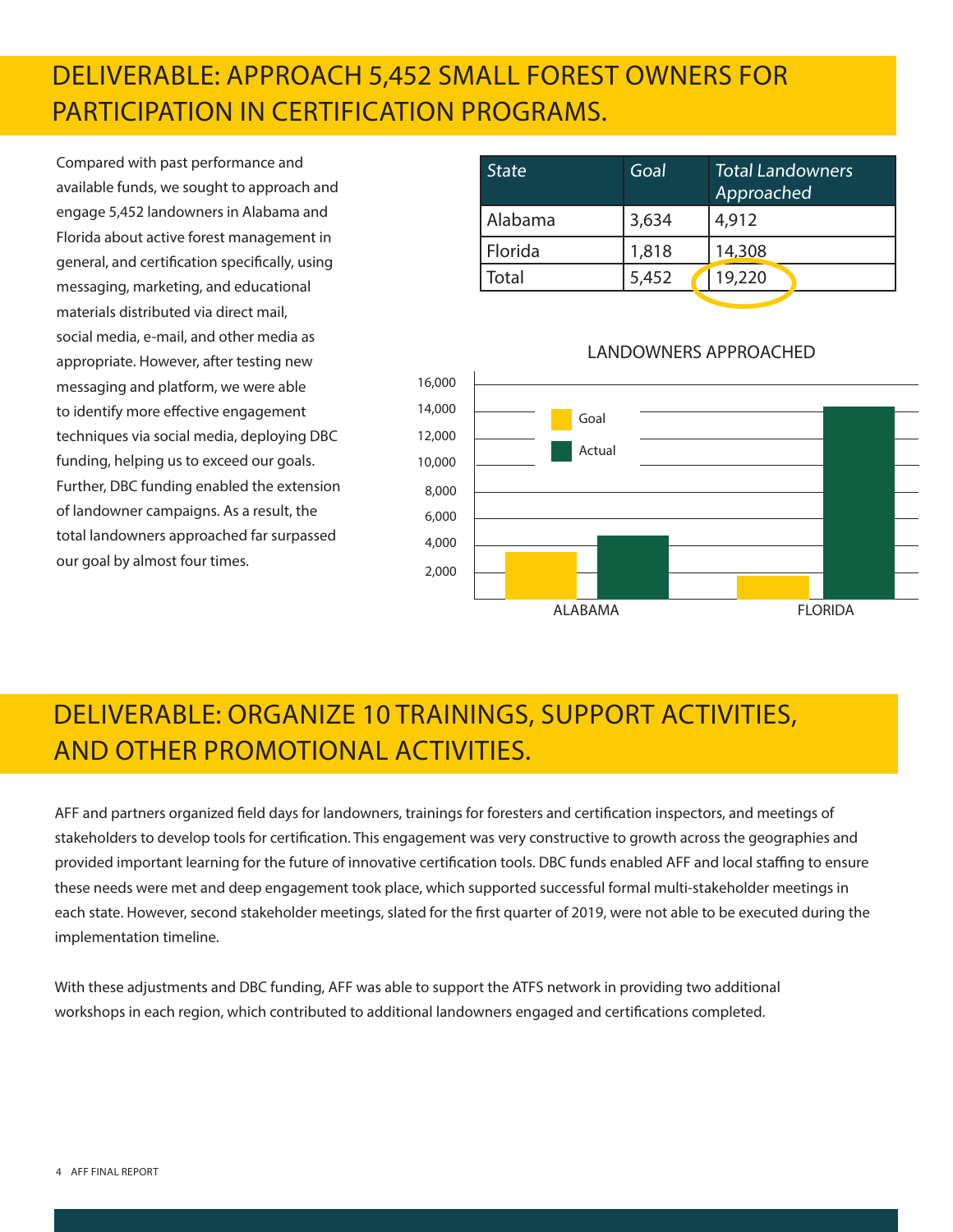| <b>State</b> | <b>Field Days for Landowners</b> |   | <b>Inspector Trainings</b> |           | <b>Stakeholder Meetings</b> |           |
|--------------|----------------------------------|---|----------------------------|-----------|-----------------------------|-----------|
|              | Target for 2018   Completed      |   | Target for 2018            | Completed | Target for 2018             | Completed |
| AL           |                                  |   |                            |           |                             |           |
| <b>AR</b>    |                                  |   |                            |           |                             |           |
| FL           |                                  | 4 |                            |           |                             |           |
| LA           |                                  |   |                            |           |                             |           |
| <b>TOTAL</b> |                                  |   |                            |           |                             |           |

### DELIVERABLE: SMALL LANDOWNER CERTIFICATIONS

Using DBC funds, AFF and partners connected with and certified small landowners who had received messaging and educational materials about certification. Due to the short time-frame for this project, and the relatively long time required to lead a landowner through the certification process, we anticipated that efforts would yield modest results. However, with insights for landowner engagement and messaging testing, as well as deployment of new digital tools, including WoodsCamp and the AFF mobile on-line administrative tool (not financially supported by DBC) and greater engagement of foresters (deliverable above), we were able to respond to incoming and backlogged landowners in our pipeline. DBC funds enabled the deployment of foresters to address demand and support administrative functions in processing certifications.

| <b>STATE</b> | Certified<br>Landowner Goal | <b>Total Landowners</b><br>Certified | Certified<br><b>Acreage Goal</b> | <b>Total</b><br>Acreage |
|--------------|-----------------------------|--------------------------------------|----------------------------------|-------------------------|
| Alabama      | 16                          | 176                                  | 1,600                            | 54,897                  |
| Florida      | 16                          | 58                                   | 1,600                            | 10,046                  |
| <b>TOTAL</b> | 32                          | 234                                  | 3,200                            | 64,943                  |

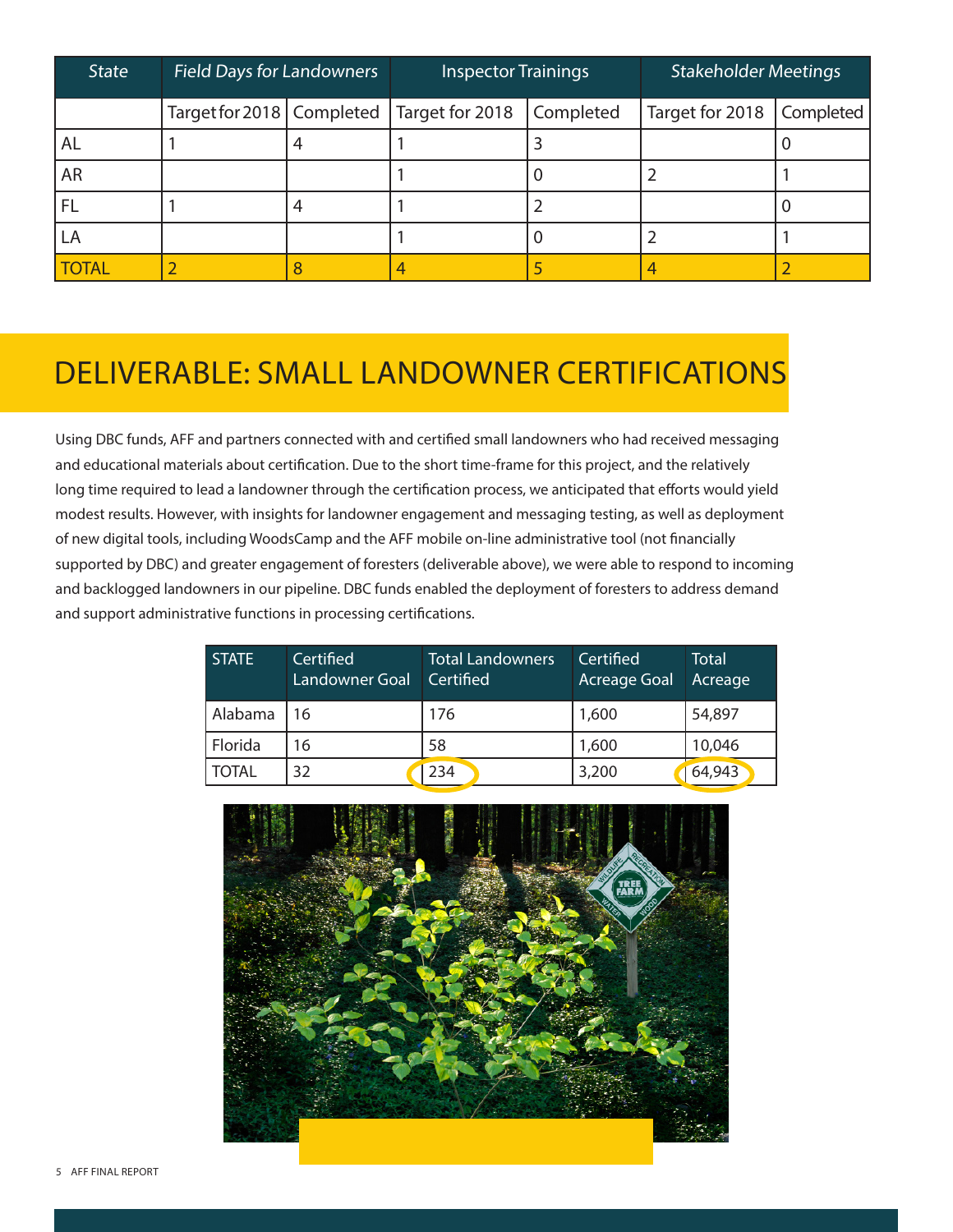#### DELIVERABLE: DEVELOP AND DISTRIBUTE MATERIALS FOR LANDOWNERS ON CERTIFICATION

To further address barriers to small holder certification, AFF and its partners added new components to ongoing landowner outreach programs in Alabama and Florida, approaching landowners specifically about certification to build a pipeline of landowners who are aware of and "ready for" or building readiness for certification, which could be supported in a future project. This also allowed for the testing of new messages and methodologies of certification messaging, education and engagement.

These activities leverage existing marketing and outreach efforts Florida and Alabama where AFF and the National Fish and Wildlife Foundation are already working to engage landowners. These marketing efforts are also based on extensive market research AFF has conducted, in collaboration with the U.S. Forest Service, to identify the most effective messages to reach and engage the target population.

To this end, as outlined in monthly reports, with DBC funds, we developed and tested new marketing materials, distributing to landowners using various platforms, as noted above. Evaluation for effectiveness continues and is designed to inform marketing in association with further LMP implementation in 2019, with anticipated support from DBC.

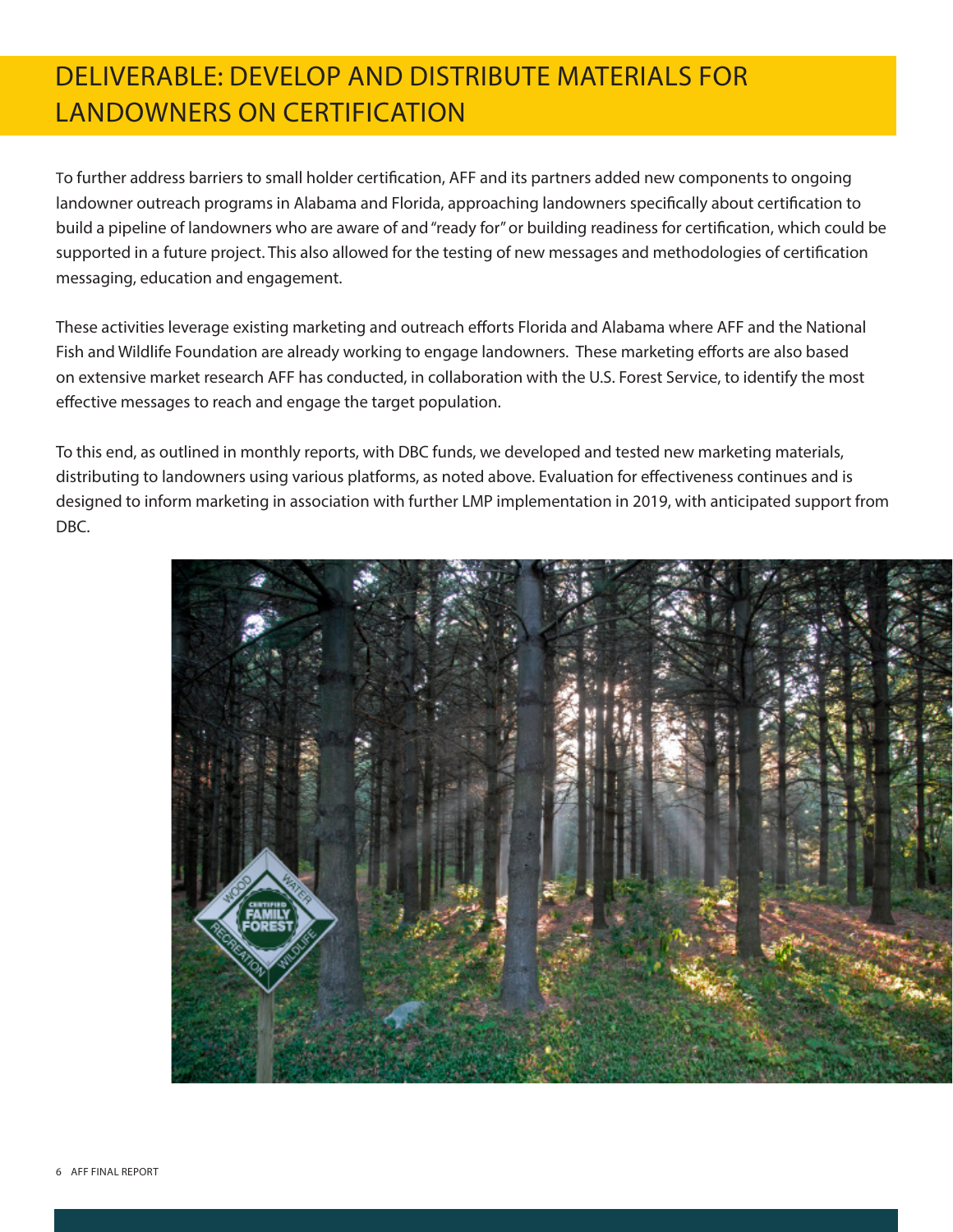#### DELIVERABLE: CREATE NEW TOOLS TO DECREASE THE ADMINISTRATIVE BARRIERS TO CERTIFICATION, AND ENABLE DBC'S CURRENT AND FUTURE PARTNERS TO MORE EASILY ENROLL LANDOWNERS INTO CERTIFICATION.

#### LANDSCAPE MANAGEMENT PLANS (LMPS)

As outlined in our proposal, research by AFF and others has demonstrated that the chief barrier for most landowners to participating in forest certification is the requirement to have a forest management plan. To address this significant challenge, AFF has developed an innovative tool, the Landscape Management Plan (LMP). An LMP is a document produced through a multi-stakeholder process that identifies, based on an analysis of geospatial data and existing regional conservation plans, forest conservation priorities at a landscape scale and management actions that can be applied at a parcel scale. This approach also utilizes publicly available datasets on a range of forest resources, including forest types, soils, threatened and endangered species, cultural resources and others, as well as social data regarding landowner motivations and practices. As a document, it meets all of the requirements for ATFS certification and is fully supported by PEFC and could be used in support of other programs such as other certification systems, alongside ATFS. Once an LMP has been developed for a region, and once foresters are trained in its use, the LMP allows landowners to use the landscape plan and derive a customized set of conservation practices to implement on their properties. This eliminates the need for a forester to write a complete individualized plan, saving the forester time and the landowner money. The forester is able to devote the time he or she would have spent writing the plan interacting with the landowner and making specific management recommendations, and / or visiting additional landowners.

With DBC support, AFF sought to leverage two existing LMPs in Alabama and Florida and successfully expanded certification in those states. In addition, AFF combined DBC funds with pre-existing commitments to contract with forestry consultants to design new LMPs in Arkansas and Louisiana. DBC grant funds were used to cover LMP activities between July 1, 2018 and December 31, 2018 for these states, namely stakeholder engagement, two stakeholder workshops (one in each state Arkansas and Louisiana) and staffing.

Further, to gain a better understanding what limitations the LMP posed culturally, operationally and from auditability perspective, we sought to gain insight through multiple vehicles, which could inform future implementation of DBC forest certification expansion projects. To this end, with DBC support, we conducted interviews with foresters and landowners using the LMP conducted to understand better how experiences and effectiveness may be improved. In addition, we contracted with a well-known accredited, auditor to conduct an audit of the LMP implementation, along with mobile online administrative tool integration. Based on this feedback and observations in implementation, we are further developing training, education and outreach materials for all audiences and considering multiple mediums. The LMP appears to be a valuable tool that produces results on the ground; however, implementation is key to family forest certification and landowner engagement. Continuous evaluation and improvements at this stage remain ongoing and will continue throughout winter and into spring for replication elsewhere.